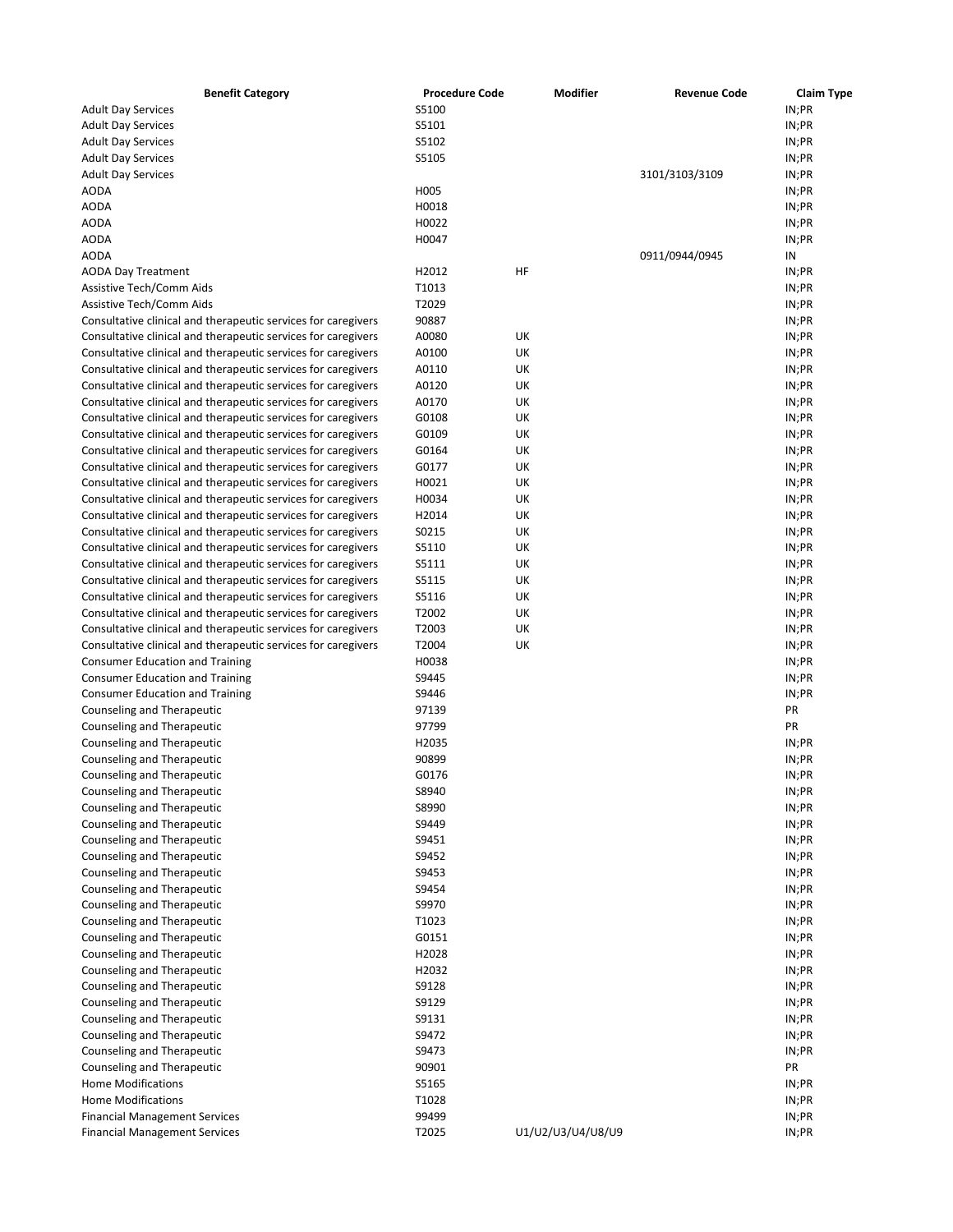| <b>Financial Management Services</b>                           | T2040          |    |                             | IN;PR          |
|----------------------------------------------------------------|----------------|----|-----------------------------|----------------|
| <b>Financial Management Services</b>                           | T2041          |    |                             | IN;PR          |
| <b>Habilitation Services</b>                                   | H2014          |    |                             | IN;PR          |
| <b>Habilitation Services</b>                                   | T2013          |    |                             | IN;PR          |
| <b>Habilitation Services</b>                                   | T2020          |    |                             | IN;PR          |
| <b>Habilitation Services</b>                                   | T2021          |    |                             | IN;PR          |
| <b>Home Delivered Meals</b>                                    | S5170          |    |                             | IN;PR          |
| <b>Home Delivered Meals</b>                                    | S9977          |    |                             | IN;PR          |
| Home Health Services                                           | 97139          |    | 0570-0579                   | IN             |
| <b>Home Health Services</b>                                    | 97799          |    | 0570-0579                   | IN             |
| Home Health Services                                           | 99600          |    | 0550-0559/0580-0589/0570-IN |                |
| Home Health Services                                           | G0154          |    | 0550-0559                   | IN             |
| Home Health Services                                           | G0156          |    | 0570-0579                   | IN             |
| Home Health Services                                           | G0163          |    | 0550-0559                   | IN             |
| Home Health Services                                           | G0299          |    | 0550-0559                   | IN             |
| Home Health Services                                           | G0300          |    | 0550-0559                   | IN             |
| Home Health Services                                           | T1001          |    | 0550-0559/0580-0589         | IN             |
| Home Health Services                                           | T1021          |    | 0550-0559/0570-0589         | IN             |
| Home Health Services                                           | T1502          |    | 0550-0559/0570-0589         | IN             |
| <b>Home Health Services</b>                                    | S9122          |    |                             | IN             |
| <b>Housing Couseling</b>                                       | T2038          | UA |                             | IN;PR          |
| Mental Health Day Treatment                                    | H2012          | HE |                             | IN;PR          |
| Mental Health Day Treatment                                    | H2012          |    |                             | IN;PR          |
| <b>Mental Health Services</b>                                  | 90785          |    |                             | IN;PR          |
| <b>Mental Health Services</b>                                  | 90791          |    |                             | IN;PR          |
| <b>Mental Health Services</b>                                  | 90792          |    |                             | IN;PR          |
| <b>Mental Health Services</b>                                  | 90832          |    |                             | IN;PR          |
| <b>Mental Health Services</b><br><b>Mental Health Services</b> | 90833<br>90834 |    |                             | IN;PR<br>IN;PR |
| <b>Mental Health Services</b>                                  | 90837          |    |                             | IN;PR          |
| <b>Mental Health Services</b>                                  | 90839          |    |                             | IN;PR          |
| <b>Mental Health Services</b>                                  | 90840          |    |                             | IN;PR          |
| <b>Mental Health Services</b>                                  | 90845          |    |                             | IN;PR          |
| <b>Mental Health Services</b>                                  | 90846          |    |                             | IN;PR          |
| <b>Mental Health Services</b>                                  | 90847          |    |                             | IN;PR          |
| <b>Mental Health Services</b>                                  | 90849          |    |                             | IN;PR          |
| <b>Mental Health Services</b>                                  | 90853          |    |                             | IN;PR          |
| <b>Mental Health Services</b>                                  | 90865          |    |                             | IN;PR          |
| <b>Mental Health Services</b>                                  | 90876          |    |                             | IN;PR          |
| <b>Mental Health Services</b>                                  | 96101          |    |                             | IN;PR          |
| <b>Mental Health Services</b>                                  | 96102          |    |                             | IN;PR          |
| <b>Mental Health Services</b>                                  | 96103          |    |                             | IN;PR          |
| <b>Mental Health Services</b>                                  | 96105          |    |                             | IN;PR          |
| <b>Mental Health Services</b>                                  | 96110          |    |                             | IN;PR          |
| <b>Mental Health Services</b>                                  | 96111          |    |                             | IN;PR          |
| Mental Health Services                                         | 96116          |    |                             | IN;PR          |
| <b>Mental Health Services</b>                                  | 96118          |    |                             | IN;PR          |
| <b>Mental Health Services</b>                                  | 96119          |    |                             | IN;PR          |
| <b>Mental Health Services</b>                                  | 96120          |    |                             | IN;PR          |
| <b>Mental Health Services</b>                                  | 96150          |    |                             | IN;PR          |
| <b>Mental Health Services</b>                                  | 96151          |    |                             | IN;PR          |
| <b>Mental Health Services</b>                                  | 96152          |    |                             | IN;PR          |
| <b>Mental Health Services</b>                                  | 96153          |    |                             | IN;PR          |
| <b>Mental Health Services</b>                                  | 96154          |    |                             | IN;PR          |
| <b>Mental Health Services</b>                                  | 96155          |    |                             | IN;PR          |
| <b>Mental Health Services</b>                                  | 99082          |    |                             | IN;PR          |
| <b>Mental Health Services</b>                                  | 99199          |    |                             | IN;PR          |
| <b>Mental Health Services</b>                                  | 99354          |    |                             | IN;PR          |
| <b>Mental Health Services</b>                                  | 99355          |    |                             | IN;PR          |
| <b>Mental Health Services</b>                                  | H0004          |    |                             | IN;PR          |
| <b>Mental Health Services</b>                                  | H0031          |    |                             | IN;PR          |
| <b>Mental Health Services</b>                                  | H0036          |    |                             | IN;PR          |
| <b>Mental Health Services</b>                                  | H0046          |    |                             | IN;PR          |
| <b>Mental Health Services</b>                                  | H2019          |    |                             | IN;PR          |
| <b>Mental Health Services</b>                                  | S9484          |    |                             | IN;PR          |

|                         | IN;PR          |
|-------------------------|----------------|
|                         | IN;PR          |
|                         | IN;PR          |
|                         | IN;PR          |
|                         | IN;PR          |
|                         | IN;PR          |
|                         | IN;PR          |
|                         | IN;PR          |
| )579                    | ΙN             |
| )579                    | ΙN             |
| )559/0580-0589/0570- IN |                |
| )559                    | ΙN             |
| )579                    | ΙN             |
| )559                    | ΙN             |
| )559                    | IN             |
| )559                    | ΙN             |
| )559/0580-0589          | IN             |
| 0559/0570-0589          | IN             |
| )559/0570-0589          | ΙN             |
|                         | ΙN             |
|                         | IN;PR          |
|                         | IN;PR          |
|                         | IN;PR          |
|                         | IN;PR          |
|                         | IN;PR          |
|                         | IN;PR          |
|                         | IN;PR          |
|                         | IN;PR<br>IN;PR |
|                         | IN;PR          |
|                         | IN;PR          |
|                         | IN;PR          |
|                         | IN;PR          |
|                         | IN;PR          |
|                         | IN;PR          |
|                         | IN;PR          |
|                         | IN;PR          |
|                         | IN;PR          |
|                         | IN;PR          |
|                         | IN;PR          |
|                         | IN;PR          |
|                         | IN;PR          |
|                         | IN;PR          |
|                         | IN;PR          |
|                         | IN;PR          |
|                         | IN;PR          |
|                         | IN;PR          |
|                         | IN;PR          |
|                         | IN;PR          |
|                         | IN;PR          |
|                         | IN;PR          |
|                         | IN;PR          |
|                         | IN;PR          |
|                         | IN;PR          |
|                         | IN;PR          |
|                         | IN;PR          |
|                         | IN;PR          |
|                         | IN;PR          |
|                         | IN:PR          |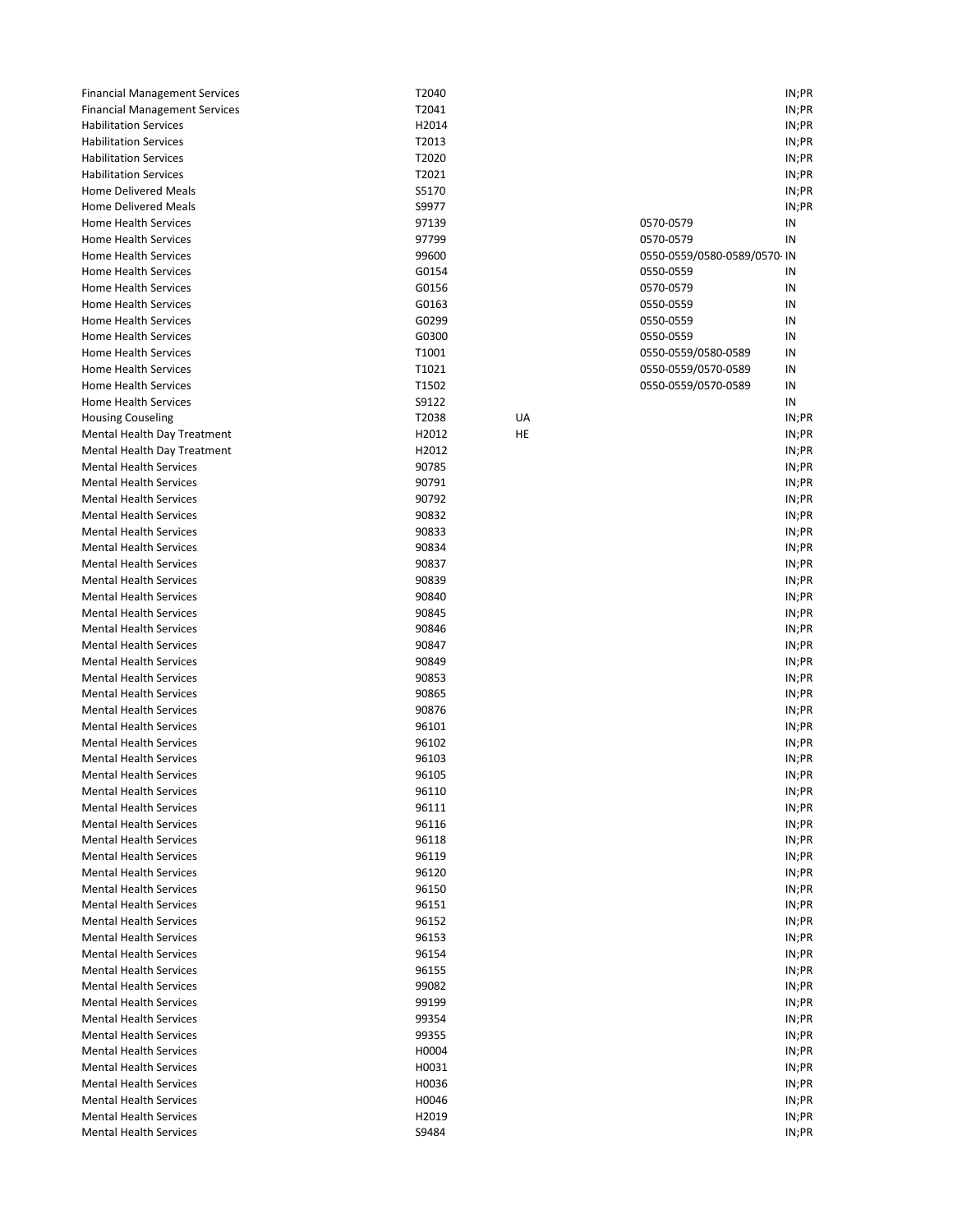| <b>Mental Health Services</b>                                    | T1006          |          |                     | IN;PR    |
|------------------------------------------------------------------|----------------|----------|---------------------|----------|
| <b>Mental Health Services</b>                                    | H2019          |          |                     | IN;PR    |
| <b>Mental Health Services</b>                                    | 90791          |          |                     | IN;PR    |
| <b>Mental Health Services</b>                                    |                |          | 0900/0914/0916/0919 | IN       |
| Nursing - In Home                                                | S9123          |          | 0550-0559           | IN       |
| Nursing - In Home                                                | S9124          |          | 0550-0559           | IN       |
| Occupational Therapy - In Home                                   | 29105-29280    | GO       |                     | PR       |
| Occupational Therapy - In Home                                   | 29505-29584    | GO       |                     | PR       |
| Occupational Therapy - In Home                                   | 29779          | GO       |                     | PR       |
| Occupational Therapy - In Home                                   | 90901          | GO       |                     | PR       |
| Occupational Therapy - In Home                                   | 95992          | GO       |                     | PR       |
| Occupational Therapy - In Home                                   | 97001          | GO       |                     | PR       |
| Occupational Therapy - In Home                                   | 97002          | GO       |                     | PR       |
| Occupational Therapy - In Home                                   | 97003          | GO       |                     | PR       |
| Occupational Therapy - In Home                                   | 97004          | GO       |                     | PR       |
| Occupational Therapy - In Home                                   | 97005          | GO       |                     | PR       |
| Occupational Therapy - In Home                                   | 97006          | GO       |                     | PR       |
| Occupational Therapy - In Home                                   | 97010          | GO       |                     | PR       |
| Occupational Therapy - In Home                                   | 97012          | GO       |                     | PR       |
| Occupational Therapy - In Home                                   | 97014          | GO       |                     | PR       |
| Occupational Therapy - In Home                                   | 97016          | GO       |                     | PR       |
| Occupational Therapy - In Home                                   | 97018          | GO       |                     | PR       |
| Occupational Therapy - In Home                                   | 97022          | GO       |                     | PR       |
| Occupational Therapy - In Home                                   | 97024          | GO       |                     | PR       |
| Occupational Therapy - In Home                                   | 97026          | GO       |                     | PR       |
| Occupational Therapy - In Home                                   | 97028          | GO       |                     | PR       |
| Occupational Therapy - In Home                                   | 97032          | GO       |                     | PR       |
| Occupational Therapy - In Home                                   | 97110          | GO       |                     | PR       |
| Occupational Therapy - In Home                                   | 97112          | GO       |                     | PR       |
| Occupational Therapy - In Home                                   | 97113          | GO       |                     | PR       |
| Occupational Therapy - In Home                                   | 97116          | GO       |                     | PR       |
| Occupational Therapy - In Home                                   | 97124<br>97139 | GO<br>GO |                     | PR<br>PR |
| Occupational Therapy - In Home                                   | 97140          | GO       |                     | PR       |
| Occupational Therapy - In Home                                   | 97150          | GO       |                     | PR       |
| Occupational Therapy - In Home                                   | 97530          | GO       |                     | PR       |
| Occupational Therapy - In Home<br>Occupational Therapy - In Home | 97532          | GO       |                     | PR       |
| Occupational Therapy - In Home                                   | 97533          | GO       |                     | PR       |
| Occupational Therapy - In Home                                   | 97535          | GO       |                     | PR       |
| Occupational Therapy - In Home                                   | 97537          | GO       |                     | PR       |
| Occupational Therapy - In Home                                   | 97542          | GO       |                     | PR       |
| Occupational Therapy - In Home                                   | 97546          | GO       |                     | PR       |
| Occupational Therapy - In Home                                   | 97597          | GO       |                     | PR       |
| Occupational Therapy - In Home                                   | 97598          | GO       |                     | PR       |
| Occupational Therapy - In Home                                   | 97602          | GO       |                     | PR       |
| Occupational Therapy - In Home                                   | 97605          | GO       |                     | PR       |
| Occupational Therapy - In Home                                   | 97606          | GO       |                     | PR       |
| Occupational Therapy - In Home                                   | 97607          | GO       |                     | PR       |
| Occupational Therapy - In Home                                   | 97608          | GO       |                     | PR       |
| Occupational Therapy - In Home                                   | 97610          | GO       |                     | PR       |
| Occupational Therapy - In Home                                   | 97750          | GO       |                     | PR       |
| Occupational Therapy - In Home                                   | 97755          | GO       |                     | PR       |
| Occupational Therapy - In Home                                   | 97760          | GO       |                     | PR       |
| Occupational Therapy - In Home                                   | 97762          | GO       |                     | PR       |
| Occupational Therapy - In Home                                   | 97799          | GO       |                     | PR       |
| Occupational Therapy - In Home                                   | G0281          | GO       |                     | PR       |
| Occupational Therapy - In Home                                   |                |          | 0430-0439           | IN       |
| Personal Care                                                    | 99509          | TD       | 0550-0599           | IN       |
| Personal Care                                                    | 99509          |          |                     | IN       |
| Personal Care                                                    | T1019          |          | 0550-0559/0570-0599 | IN       |
| Personal Care                                                    | T1019          |          |                     | IN;PR    |
| Physical Therapy - In Home                                       | 29105-29280    | GP       |                     | PR       |
| Physical Therapy - In Home                                       | 29505-29584    | GP       |                     | PR       |
| Physical Therapy - In Home                                       | 29799          | GP       |                     | PR       |
| Physical Therapy - In Home                                       | 90901          | GP       |                     | PR       |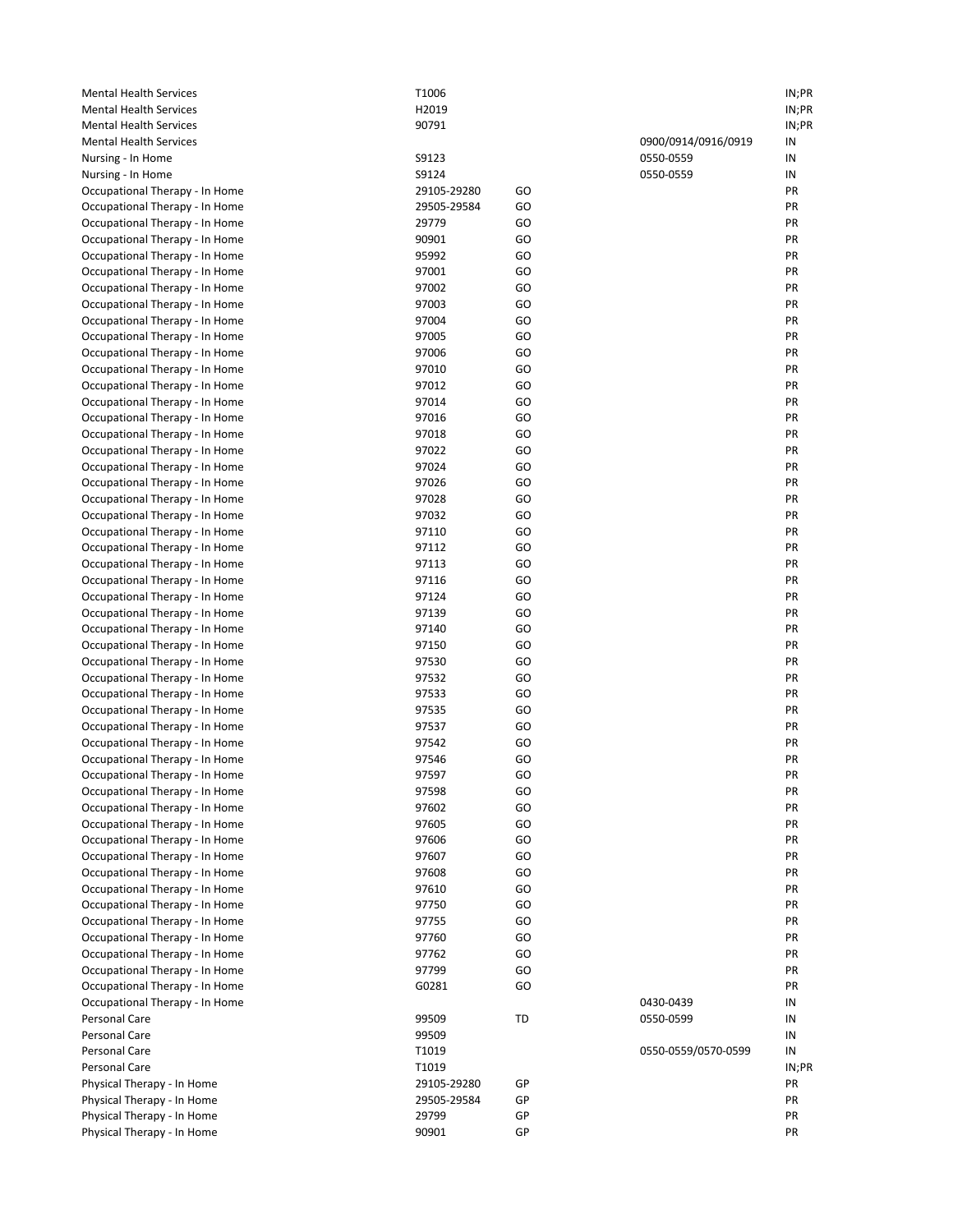| Physical Therapy - In Home                               | 93797          | GP       |                             | IN;PR       |
|----------------------------------------------------------|----------------|----------|-----------------------------|-------------|
| Physical Therapy - In Home                               | 93798          | GP       |                             | IN;PR       |
| Physical Therapy - In Home                               | 94667          | GP       |                             | PR          |
| Physical Therapy - In Home                               | 94668          | GP       |                             | PR          |
| Physical Therapy - In Home                               | 95992          | GP       |                             | PR          |
| Physical Therapy - In Home                               | 97001          | GP       |                             | PR          |
| Physical Therapy - In Home                               | 97002          | GP       |                             | PR          |
| Physical Therapy - In Home                               | 97003          | GP       |                             | PR          |
| Physical Therapy - In Home                               | 97004          | GP       |                             | PR          |
| Physical Therapy - In Home                               | 97005          | GP       |                             | PR          |
| Physical Therapy - In Home                               | 97006          | GP       |                             | PR          |
| Physical Therapy - In Home                               | 97010          | GP       |                             | PR          |
| Physical Therapy - In Home                               | 97012          | GP       |                             | PR          |
| Physical Therapy - In Home                               | 97014          | GP       |                             | PR          |
| Physical Therapy - In Home                               | 97016          | GP       |                             | PR          |
| Physical Therapy - In Home                               | 97018          | GP       |                             | PR          |
| Physical Therapy - In Home                               | 97022          | GP       |                             | PR          |
| Physical Therapy - In Home                               | 97024          | GP       |                             | PR          |
| Physical Therapy - In Home                               | 97026          | GP       |                             | PR          |
| Physical Therapy - In Home                               | 97028          | GP       |                             | PR          |
| Physical Therapy - In Home                               | 97032          | GP       |                             | PR          |
| Physical Therapy - In Home                               | 97039          | GP       |                             | PR          |
| Physical Therapy - In Home                               | 97110          | GP       |                             | PR          |
| Physical Therapy - In Home                               | 97112          | GP       |                             | PR<br>PR    |
| Physical Therapy - In Home                               | 97113          | GP<br>GP |                             | PR          |
| Physical Therapy - In Home                               | 97116<br>97124 | GP       |                             | PR          |
| Physical Therapy - In Home<br>Physical Therapy - In Home | 97139          | GP       |                             | PR          |
| Physical Therapy - In Home                               | 97140          | GP       |                             | PR          |
| Physical Therapy - In Home                               | 97150          | GP       |                             | PR          |
| Physical Therapy - In Home                               | 97530          | GP       |                             | PR          |
| Physical Therapy - In Home                               | 97532          | GP       |                             | PR          |
| Physical Therapy - In Home                               | 97533          | GP       |                             | PR          |
| Physical Therapy - In Home                               | 97535          | GP       |                             | PR          |
| Physical Therapy - In Home                               | 97537          | GP       |                             | PR          |
| Physical Therapy - In Home                               | 97542          | GP       |                             | PR          |
| Physical Therapy - In Home                               | 97545          | GP       |                             | PR          |
| Physical Therapy - In Home                               | 97546          | GP       |                             | PR          |
| Physical Therapy - In Home                               | 97597          | GP       |                             | PR          |
| Physical Therapy - In Home                               | 97598          | GP       |                             | PR          |
| Physical Therapy - In Home                               | 97602          | GP       |                             | PR          |
| Physical Therapy - In Home                               | 97610          | GP       |                             | PR          |
| Physical Therapy - In Home                               | 97750          | GP       |                             | PR          |
| Physical Therapy - In Home                               | 97755          | GP       |                             | PR          |
| Physical Therapy - In Home                               | 97760          | GP       |                             | PR          |
| Physical Therapy - In Home                               | 97761          | GP       |                             | PR          |
| Physical Therapy - In Home                               | 97762          | GP       |                             | PR          |
| Physical Therapy - In Home                               | 97799          | GP       |                             | PR          |
| Physical Therapy - In Home                               | G0281          | GP       |                             | PR          |
| Physical Therapy - In Home                               | G0282          | GP       |                             | PR          |
| Physical Therapy - In Home                               | G0283          | GP       |                             | PR          |
| Physical Therapy - In Home                               |                |          | 0420-0429                   | IN          |
| <b>Prevocational Services</b>                            | T2014          |          |                             | IN;PR       |
| <b>Prevocational Services</b>                            | T2015          |          |                             | IN;PR       |
| <b>Residential Care</b>                                  |                |          | 0220/0240/0241/0229/0242 IN |             |
| <b>Respiratory Care</b>                                  | 99504          | TD/TE    | 0550-0559/0590-0599/0670 IN |             |
| <b>Respite Care</b>                                      | S9125          |          |                             | IN;PR       |
| <b>Respite Care</b>                                      | T1005          |          |                             | IN;PR       |
| <b>Respite Care</b><br>Self Directed Personal Care       | T1019          |          | 0660/0663/0669              | IN          |
| <b>Skilled Nursing Services</b>                          | S9097          |          |                             | IN;PR<br>PR |
| <b>Skilled Nursing Services</b>                          | S9123          |          |                             | PR          |
| <b>Skilled Nursing Services</b>                          | S9123          |          |                             | IN          |
| <b>Skilled Nursing Services</b>                          | S9124          |          |                             | PR          |
| <b>Skilled Nursing Services</b>                          | S9124          |          |                             | IN          |
|                                                          |                |          |                             |             |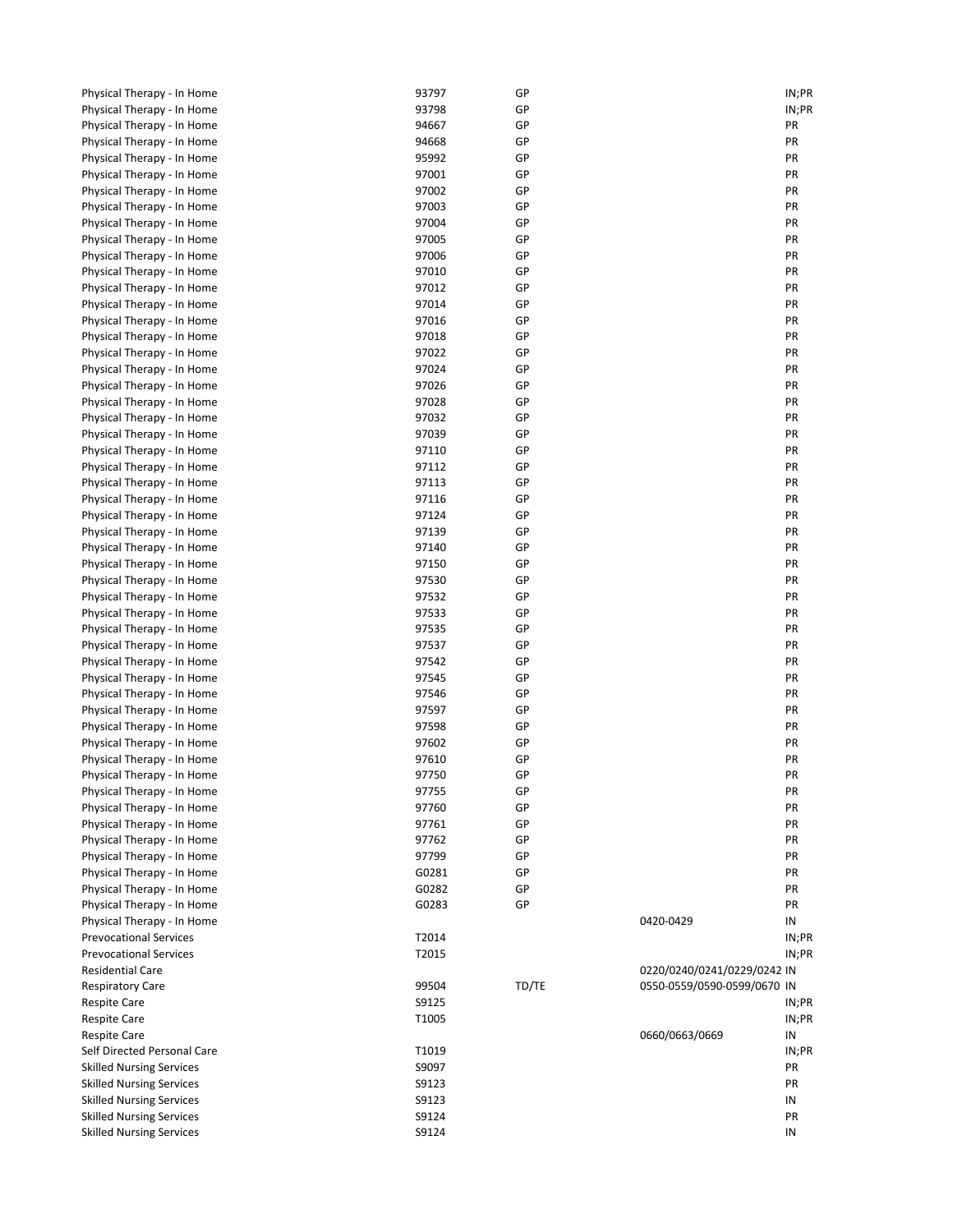| <b>Skilled Nursing Services</b>                                                                      | T1001          |          |           | PR             |
|------------------------------------------------------------------------------------------------------|----------------|----------|-----------|----------------|
| <b>Skilled Nursing Services</b>                                                                      | T1002          |          |           | PR             |
| <b>Skilled Nursing Services</b>                                                                      | T1030          |          |           | PR             |
| <b>Skilled Nursing Services</b>                                                                      | T1502          |          |           | PR             |
| Speech and Language Pathology Services - In Home                                                     | 31575          | GN       |           | PR             |
| Speech and Language Pathology Services - In Home                                                     | 31579          | GN       |           | PR             |
| Speech and Language Pathology Services - In Home                                                     | 92507          | GN       |           | PR             |
| Speech and Language Pathology Services - In Home                                                     | 92508          | GN       |           | PR             |
| Speech and Language Pathology Services - In Home                                                     | 92511          | GN       |           | PR             |
| Speech and Language Pathology Services - In Home                                                     | 92512          | GN       |           | PR             |
| Speech and Language Pathology Services - In Home                                                     | 92516          | GN       |           | PR             |
| Speech and Language Pathology Services - In Home                                                     | 92520          | GN       |           | PR             |
| Speech and Language Pathology Services - In Home                                                     | 92521          | GN       |           | PR             |
| Speech and Language Pathology Services - In Home                                                     | 92522          | GN       |           | PR             |
| Speech and Language Pathology Services - In Home                                                     | 92523          | GN       |           | PR             |
| Speech and Language Pathology Services - In Home                                                     | 92524          | GN       |           | PR             |
| Speech and Language Pathology Services - In Home                                                     | 92525<br>92526 | GN<br>GN |           | PR<br>PR       |
| Speech and Language Pathology Services - In Home<br>Speech and Language Pathology Services - In Home | 92597          | GN       |           | PR             |
| Speech and Language Pathology Services - In Home                                                     | 92607          | GN       |           | PR             |
| Speech and Language Pathology Services - In Home                                                     | 92608          | GN       |           | PR             |
| Speech and Language Pathology Services - In Home                                                     | 92609          | GN       |           | PR             |
| Speech and Language Pathology Services - In Home                                                     | 92610          | GN       |           | PR             |
| Speech and Language Pathology Services - In Home                                                     | 92611          | GN       |           | PR             |
| Speech and Language Pathology Services - In Home                                                     | 92612          | GN       |           | PR             |
| Speech and Language Pathology Services - In Home                                                     | 92614          | GN       |           | PR             |
| Speech and Language Pathology Services - In Home                                                     | 92626          | GN       |           | PR             |
| Speech and Language Pathology Services - In Home                                                     | 92627          | GN       |           | PR             |
| Speech and Language Pathology Services - In Home                                                     | 92700          | GN       |           | PR             |
| Speech and Language Pathology Services - In Home                                                     | 96105          | GN       |           | PR             |
| Speech and Language Pathology Services - In Home                                                     | 96125          | GN       |           | PR             |
| Speech and Language Pathology Services - In Home                                                     | 97530          | GN       |           | PR             |
| Speech and Language Pathology Services - In Home                                                     | G8996          | GN       |           | PR             |
| Speech and Language Pathology Services - In Home                                                     | G8999          | GN       |           | PR             |
| Speech and Language Pathology Services - In Home                                                     | G9171          | GN       |           | PR             |
| Speech and Language Pathology Services - In Home                                                     | G9172          | GN       |           | PR             |
| Speech and Language Pathology Services - In Home                                                     | S9152          | GN       |           | PR             |
| Speech and Language Pathology Services - In Home                                                     |                |          | 0440-0449 | IN             |
| Supported Employment - Individual                                                                    | T2018          | UP       |           | IN;PR          |
| Supported Employment - Individual                                                                    | T2018          |          |           | IN;PR          |
| Supported Employment - Individual                                                                    | T2019          | UP       |           | IN;PR          |
| Supported Employment - Individual                                                                    | T2019          |          |           | IN;PR          |
| Supported Employment - Individual                                                                    | H0025          |          |           | IN;PR          |
| Supported Employment - Small Group                                                                   | T2018          | UN       |           | IN;PR          |
| Supported Employment - Small Group                                                                   | T2019          | UN       |           | IN;PR          |
| Supportive Home Care                                                                                 | S5121          |          |           | IN:PR          |
| Supportive Home Care                                                                                 | S5126          |          |           | IN:PR          |
| Supportive Home Care                                                                                 | S5131          |          |           | IN:PR          |
| <b>Supportive Home Care</b>                                                                          | S5136          |          |           | IN:PR          |
| <b>Supportive Home Care</b>                                                                          | T1020<br>S5120 |          |           | IN:PR<br>IN:PR |
| Supportive Home Care<br>Supportive Home Care                                                         | S5125          |          |           | IN:PR          |
| Supportive Home Care                                                                                 | S5130          |          |           | IN:PR          |
| <b>Supportive Home Care</b>                                                                          | S5135          |          |           | IN:PR          |
| <b>Supportive Home Care</b>                                                                          | 99509          |          |           | PR             |
| <b>Supportive Home Care</b>                                                                          | 99600          | U1       | 0580-0589 | IN             |
| Supportive Home Care                                                                                 | 99600          |          |           | PR             |
| Supportive Home Care                                                                                 |                |          |           | 672 IN         |
| <b>Training Services for Unpaid Caregivers</b>                                                       | A0080          | HS       |           | IN;PR          |
| <b>Training Services for Unpaid Caregivers</b>                                                       | A0090          | НS       |           | IN;PR          |
| <b>Training Services for Unpaid Caregivers</b>                                                       | A0100          | HS       |           | IN;PR          |
| <b>Training Services for Unpaid Caregivers</b>                                                       | A0110          | HS       |           | IN;PR          |
| <b>Training Services for Unpaid Caregivers</b>                                                       | A0120          | HS       |           | IN;PR          |
| <b>Training Services for Unpaid Caregivers</b>                                                       | A0170          | HS       |           | IN;PR          |
| <b>Training Services for Unpaid Caregivers</b>                                                       | G0108          | HS       |           | IN;PR          |